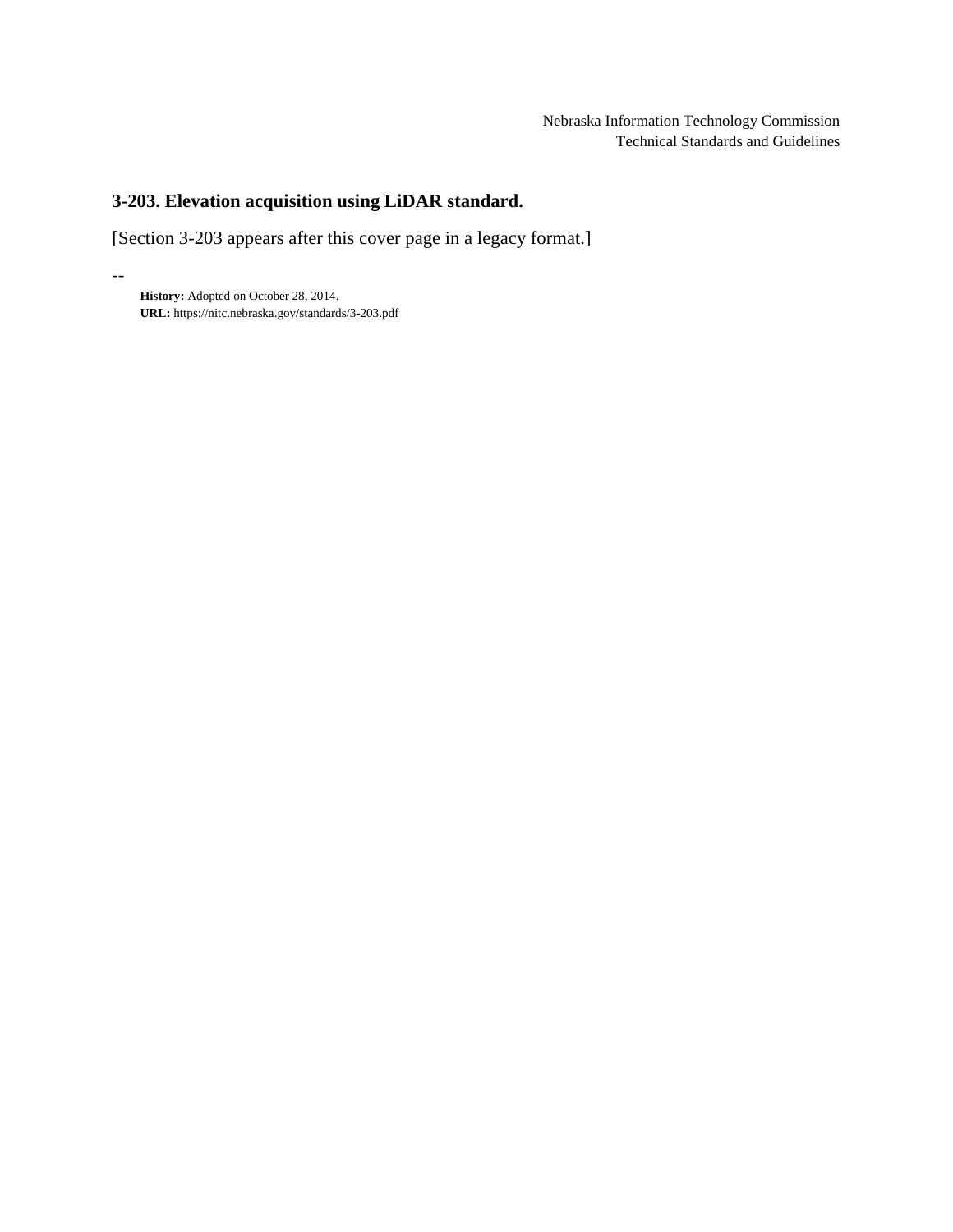### **1.0 Standards**

These standards are intended for entities participating in collaborative efforts to acquire airborne LiDAR (Light Detection and Ranging) elevations that may contribute to a comprehensive statewide elevation dataset in Nebraska. The standards provide a consistent structure for data producers and users to ensure compatibility of datasets within the same framework layer and among other framework layers.

### 1.1 Federal Connection

At the national level, the 3D Elevation Program (3DEP) initiative is being developed to respond to growing needs for high-quality topographic data and for a wide range of other three-dimensional representations of the Nation's natural and constructed features. The primary goal of 3DEP is to systematically collect enhanced elevation data in the form of high-quality LiDAR data over the conterminous United States, Hawaii, and the U.S. territories, with data acquired over an 8-year period.

The U.S. Geological Survey (USGS) National Geospatial Program's (NGP) has published LiDAR Base Specification Version 1.0 to create consistency across NGP and partner funded LiDAR collections. The intent of Nebraska's standards is also to facilitate participation in collaborative efforts to acquire airborne LiDAR elevations and thus the LiDAR Base Specification Version 1.0 is adopted as the basis of the standards, guidelines, and recommendations in this document. The following Technical and Operation section provides additional detail to the Base Specification where Nebraska's requirements depart from the specifications in the document or where additional clarity is necessary. All such standards/guidelines, not specifically addressed in the body of this document are subject to the specifications in the LiDAR Base Specification Version 1.0.

### 1.2 Technical and Operation

The following standards are intended to provide additional detail specifically related to LiDAR projects in Nebraska:

# 1.2.1 Collection

1.2.1.1 Nominal Pulse Spacing (NPS)

- a) Required: An NPS of 1.4 meters or less
- b) Recommended: An NPS of 0.7 meters
- 1.2.1.2 Vertical Accuracy
	- a) Required: Fundamental Vertical Accuracy <= 24.5 centimeters (cm) AccuracyZ(Acc<sub>z</sub>), 95 percent (12.5 cm Root Mean Square Error (RMSE)<sub>z</sub>) for LiDAR acquired at a NPS greater than one meter.
	- b) Required: Fundamental Vertical Accuracy <= 18.2 centimeters (cm) AccuracyZ(Acc<sub>z</sub>), 95 percent (9.25 cm Root Mean Square Error (RMSE)<sub>z</sub>) for LiDAR acquired at a NPS of 1.0 meters or less.
- 1.2.1.3 Data Processing and Handling
	- a) Recommended: Coordinate Reference System Nebraska State Plane, NAD83 HARN, NAVD88, U.S. Survey feet.
	- b) Optional: Hydro-Flattening Optional (USGS required).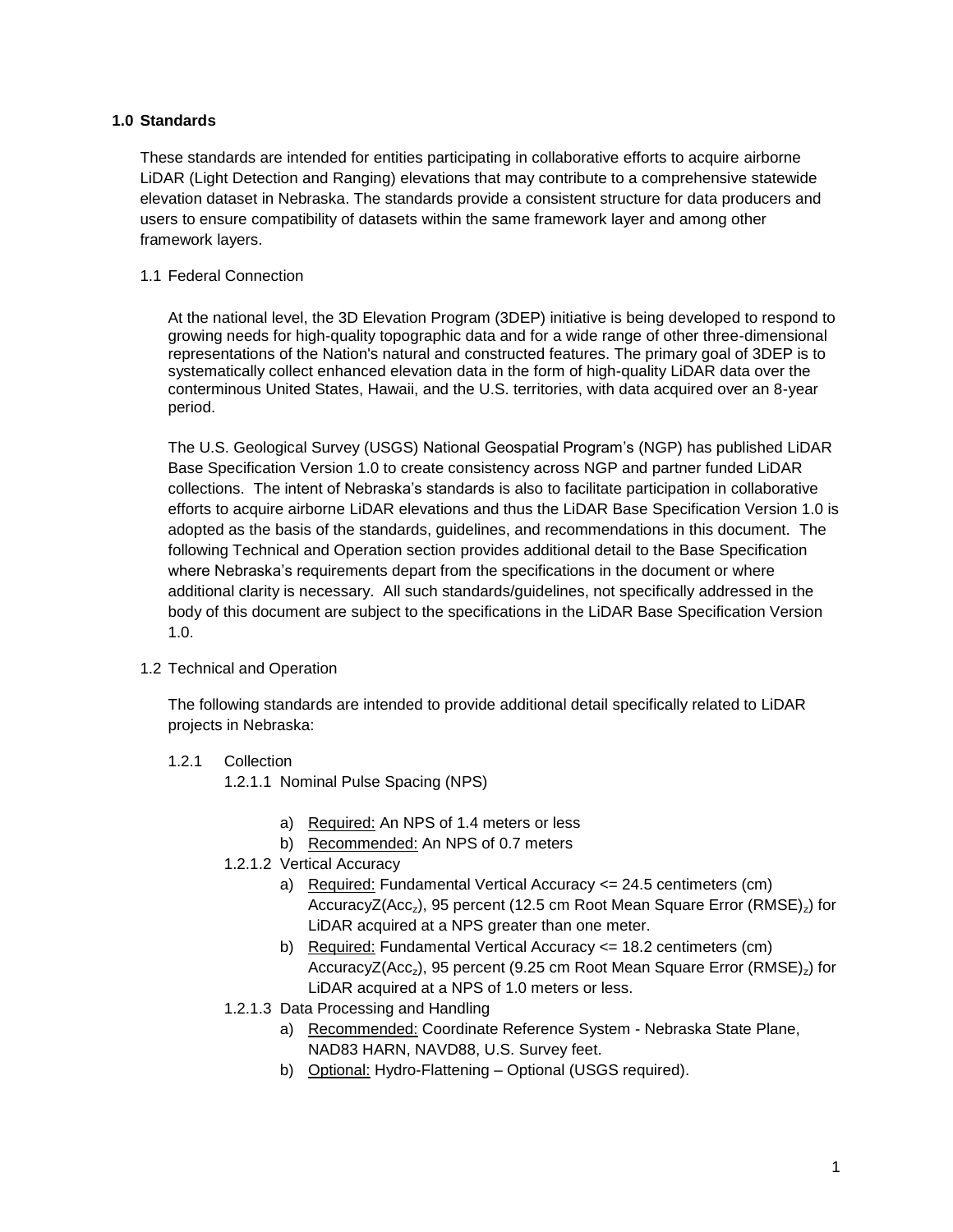- c) Optional: Hydro-Enforced The state of Nebraska recommends collection of breaklines for the development of a *Hydro-enforced*, Bare-earth Digital Elevation Model (DEM).
- 1.2.1.4 Deliverables—In addition to the raw and classified point cloud and the metadata, deliverables will include:
	- a) Required: Bare-Earth DEM
		- i. Cell size 2 meters for LiDAR acquired at greater than 1.0 meter NPS
		- ii. Cell size 1 meter for LiDAR acquired at 1.0 meter or less NPS
	- b) Recommended: Hydro-Enforced, Bare-Earth DEM
		- i. Cell size 2 meters for LiDAR acquired at greater than 1.0 meter NPS
		- ii. Cell size 1 meter for LiDAR acquired at 1.0 meter or less NPS
		- iii. Breaklines used for Hydro-Enforcement (required if hydro-enforced)

### 1.3 Maintenance

Entities responsible for data acquisition and deliverables will need to assure data meets standards and are updated and maintained in a timely manner. After spatial and attribute updates and/or modifications are performed to the data it shall be submitted to the appropriate entity(s) responsible for performing quality control and maintenance of the data acquisition.

Maintenance of elevation data determines the suitability to support the greatest range of applications. Many projects require up-to-date, accurate and consistent elevation data and maintenance of this data is necessary to provide the maximum return on investment.

1.3.1 Reporting Errors and Handling Updates

The reporting of errors need to be directed to the appropriate entity in a timely manner. Updated spatial and attribute information in the data will also need to be redistributed. The date field in the metadata when the last record was modified will also need to be updated to ensure proper records management and communication with others in the workflow.

### **2.0 Purpose and Objectives**

2.1 Purpose

The primary purpose of these standards/guidelines is to realize the maximum long-term benefit of elevation data acquisitions, and in doing so, help protect the public's investment in Nebraska's geospatial infrastructure. These standards will help ensure that elevation data acquisitions are current, consistent, accurate, high-resolution, accessible, and cost-effective.

#### *Background*

Elevation data is foundational to the development of the Nebraska Spatial Data Infrastructure (NESDI). First, it is required for the rectification of imagery which is the foundation for most of the other geospatial data layers in the NESDI and is a valuable base map in its own right. The accuracy of infrastructure data layers, in part, determines the extent to which they can be integrated and ultimately their suitability to support the greatest range of applications. Additionally, many projects and programs in Nebraska require up-to-date, accurate and consistent elevation data.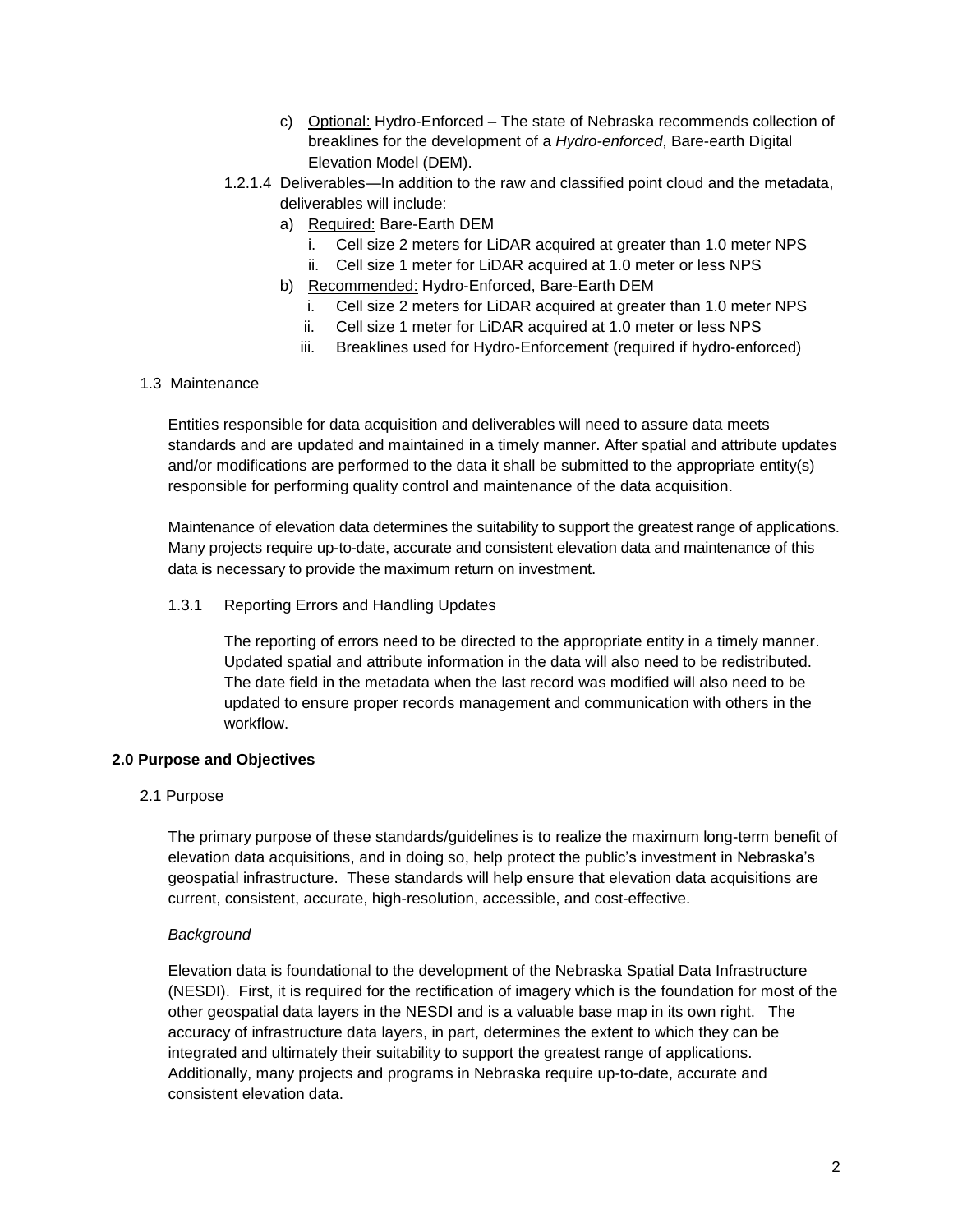LiDAR has been collected for approximately 59% of the state on a project by project basis. Applications that require high-quality elevation data have been limited in that the data is not always consistent across project boundaries, and the fact that LiDAR elevations are not available for the whole state, thus falling short of the maximum return on investment. A statewide elevation dataset would provide instantaneous access to accurate elevation data, reducing costs and time required to merge together projects, or worse, to acquire missing data via less cost-effective methods. A sample of applications that rely on high quality elevation data in Nebraska include:

- 2.1.1 Hydrology and hydraulics
	- a) Base Flood Elevation (BFE) determinations
	- b) Floodplain and flood inundation mapping
	- c) Dam breach analysis and hazard potential classification
- 2.1.2 Engineering design and design reviews
	- a) Bridge and roadway design
	- b) Siting of transmission lines, power lines, cell towers, pipelines
	- c) Flood control structures
	- d) Conservation structures
- 2.1.3 Emergency Management
	- 2.1.3.1 The Hazards U.S. Multi-Hazard (HAZUS-MH) estimates of potential dollars lost during flood disasters
- 2.1.4 Natural resources applications
	- 2.1.4.1 Sediment erosion and transport
	- 2.1.4.2 Watershed delineation and flow analyses
	- 2.1.4.3 Suitability analyses for plants, animals and other species
- 2.1.5 Conservation planning
	- 2.1.5.1 Modeling of landforms, habitat, vegetation, etc.
	- 2.1.5.2 Channel topography
	- 2.1.5.3 Vegetation and land cover studies
	- 2.1.5.4 Precision agriculture
- 2.1.6 Cartographic applications
	- 2.1.6.1 Soil survey
	- 2.1.6.2 Imagery rectification
	- 2.1.6.3 Building and other structural footprints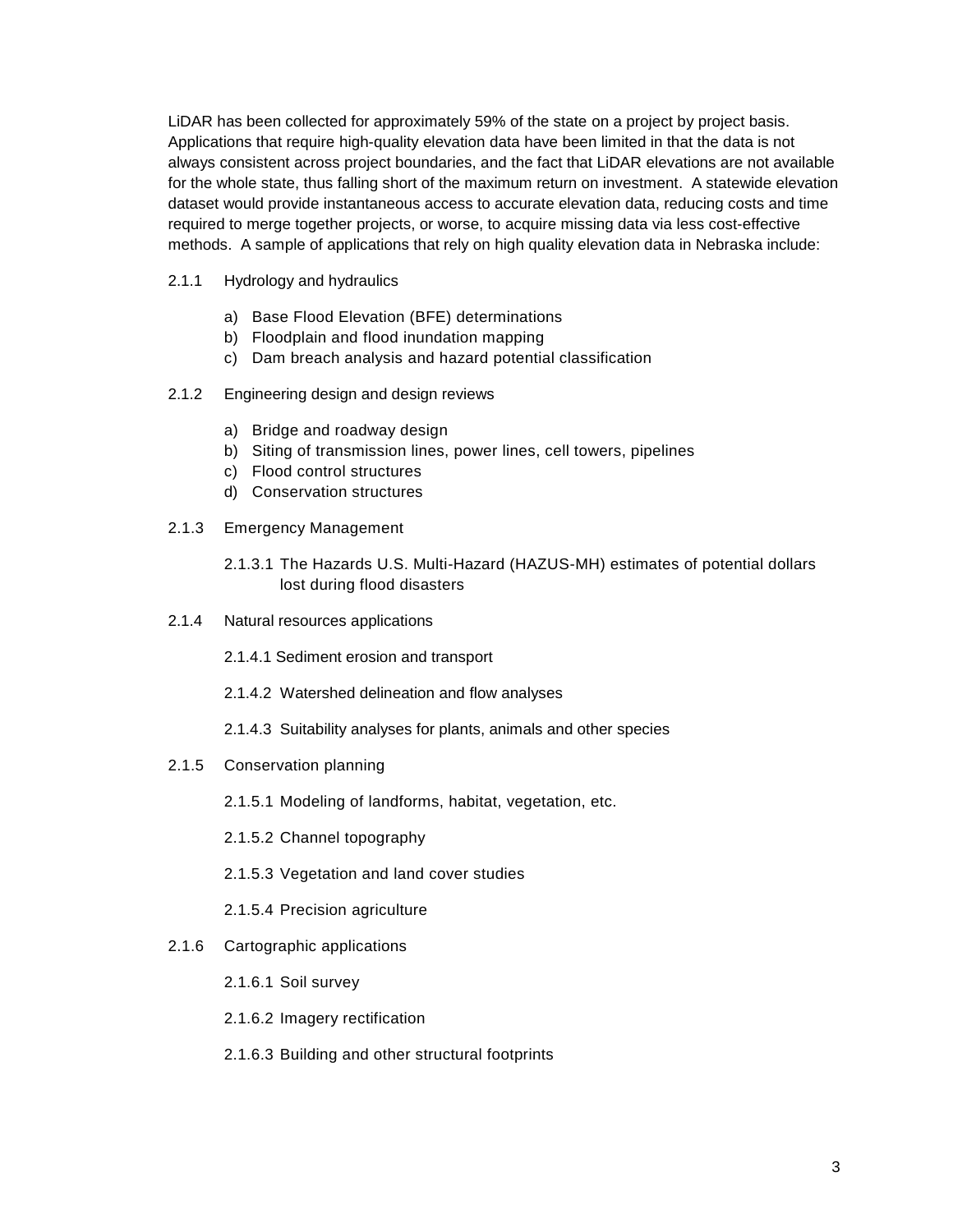### 2.1.7 Fire Modeling

2.1.7.1 Vegetative density and their placement in the landscape

### 2.2 Objectives

These standards and guidelines to guide the acquisition and development of LiDAR data in Nebraska have the following objectives.

- 2.2.1 Provide guidance to state and local officials as they work, either in-house or with private contractors, to develop and/or acquire LiDAR elevation data and thereby increase the likelihood that the data acquired and/or developed will be suitable for the range of intended applications and likely future applications. The maintenance of elevation data is necessary for the data to be current and accurate. The requirements of maintenance involving stewardship and reporting of errors and handling updates is located in the NESDI Governance Plan and current Elevation Business Plan. These plans are currently in draft and are forthcoming.
- 2.2.2 Improve public policy development and implementation by helping to make elevation data more current and readily accessible.
- 2.2.3 Enhance coordination and program management across jurisdictional boundaries by insuring that elevation data can be horizontally integrated across jurisdictional and/or project boundaries for regional or statewide applications.2.2.4 Save public resources by facilitating the sharing of elevation data among public agencies or sub-divisions of agencies by incorporating data standards and following guidelines which will make it more likely that the elevation data developed by one entity will also be suitable to serve the multiple needs of other entities and thereby avoid the costly duplication of developing and maintaining similar elevation data.
- 2.2.5 Make elevation data more readily accessible to the wide range of potential users.
- 2.2.6 Facilitate harmonious, trans-agency public policy decision-making and implementation by enabling multiple agencies and levels of government to access and appropriately use common geospatial datasets and thereby make it more likely that intersecting public policy decisions, across levels of government, will be based on the same information.
- 2.2.7 Lay the foundation for facilitating intergovernmental partnerships for the acquisition and development of high-quality elevation data by defining standards and guidelines that increase the likelihood that the elevation data will meet the needs of multiple users.
- 2.2.8 Establish and promote the integration and interrelationships of elevation data with related NESDI framework layers through geometric placement and attributes.

#### **3.0 Definitions**

Refer to the LiDAR Base Specification Version 1.0 glossary for a more complete set of definitions.

3.1 Accuracyz (ACCz) (Vertical Accuracy) - The NSSDA reporting standard in the vertical component that equals the linear uncertainty value, such that the true or theoretical vertical location of the point falls within that linear uncertainty value 95 percent of the time.  $ACCz = 1.9600x$  RMSEz.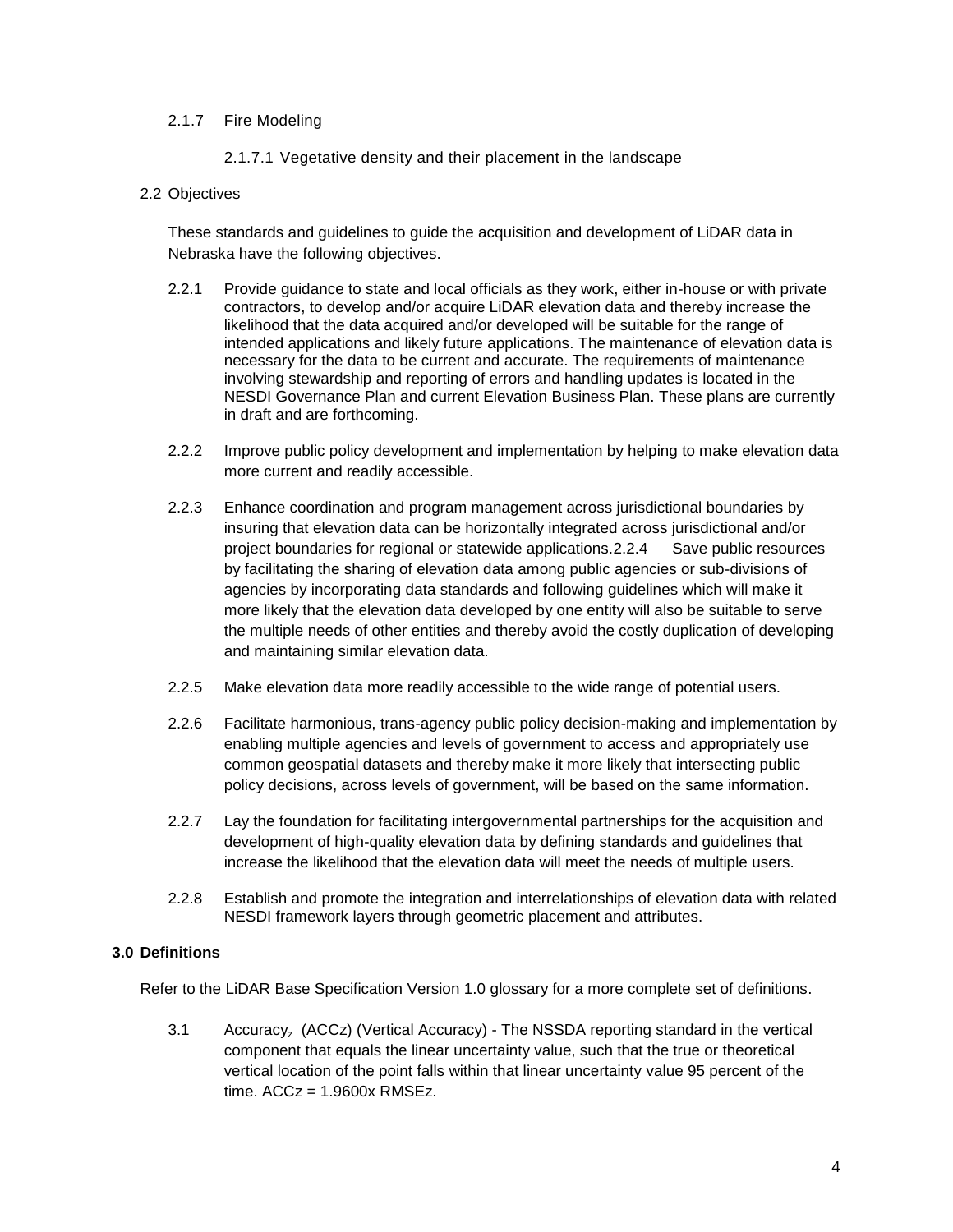- 3.2 Bare earth Digital elevation data of the terrain, free from vegetation, buildings and other man-made structures. Elevations of the ground.
- 3.3 Breakline linear feature that describes a change in the smoothness or continuity of a surface.
- 3.4 Contour Lines of equal elevation on a surface. An imaginary line on the ground, all points of which are at the same elevation above or below a specified vertical datum. (FEMA's Definition)
- 3.5 Digital Elevation Model (DEM) the digital cartographic representation of the elevation of the land at regularly spaced intervals in x and y directions, using z-values referenced to a common vertical datum.
- 3.6 Digital Surface Model (DSM) Similar to Digital Elevation Models (DEMs) or digital terrain models (DTMs), except that they may depict the elevations of the top surfaces of buildings, trees, towers, and other features elevated above the bare earth.
- 3.7 Fundamental Vertical Accuracy (FVA) The value by which vertical accuracy of LiDAR can be equitably assessed and compared among datasets. The fundamental vertical accuracy of a dataset must be determined with well-distributed checkpoints located only in open terrain, free of vegetation, where there is a high probability that the sensor will have detected the ground surface. It is obtained using standard tests for Root Mean Square Error (RMSE), where  $FVA = ACCz = RMSEz \times 1.9600$ .
- 3.8 Hydrologically-conditioned (hydro-conditioned) Processing of a DEM or Triangulated Irregular Network (TIN) so that the flow of water is continuous across the entire terrain surface, including the removal of all spurious sinks or pits.
- 3.9 Hydrologically-enforced (hydro-enforced) Processing of water bodies so that lakes and reservoirs are level and streams flow downhill. For example, a DEM, TIN or topographic contour dataset with elevations removed from the tops of selected drainage structures (bridges and culverts) so as to depict the terrain under those structures. Hydroenforcement enables hydrologic and hydraulic models to depict water flowing under these structures, rather than appearing in the computer model to be dammed by them because of road deck elevations higher than the water levels. Hydro-enforced TINs also use breaklines along shorelines and stream centerlines. An example of this is where breaklines form the edges of TIN triangles along the alignment of drainage features. Shore breaklines for streams would be 3-D breaklines with elevations that decrease as the stream flows downstream; however, shore breaklines for lakes or reservoirs would have the same elevation for the entire shoreline if the water surface is known or assumed to be level throughout.
- 3.10 Hydrologically-flattened (hydro-flattened) Processing of a LiDAR-derived surface DEM or TIN Model so that mapped water bodies, rivers, reservoirs, and other cartographically polygonal water surfaces are flat, and where appropriate, level from bank-to-bank.
- 3.11 LiDAR An instrument that measures distance to a reflecting object by emitting timed pulses of light and measuring the time difference between the emission of a laser pulse and the reception of the pulse's reflection(s). The measured time interval for each reflection is converted to distance, which when combined with position and altitude information from Global Positioning System (GPS), Inertial Measurement Unit (IMU), and the instrument itself, allows the derivation of the 3-dimensional point location of the reflecting target's location.
- 3.12 Nebraska Spatial Data Infrastructure A framework of geospatial data layers that have multiple applications, used by a vast majority of stakeholders, meet quality standards and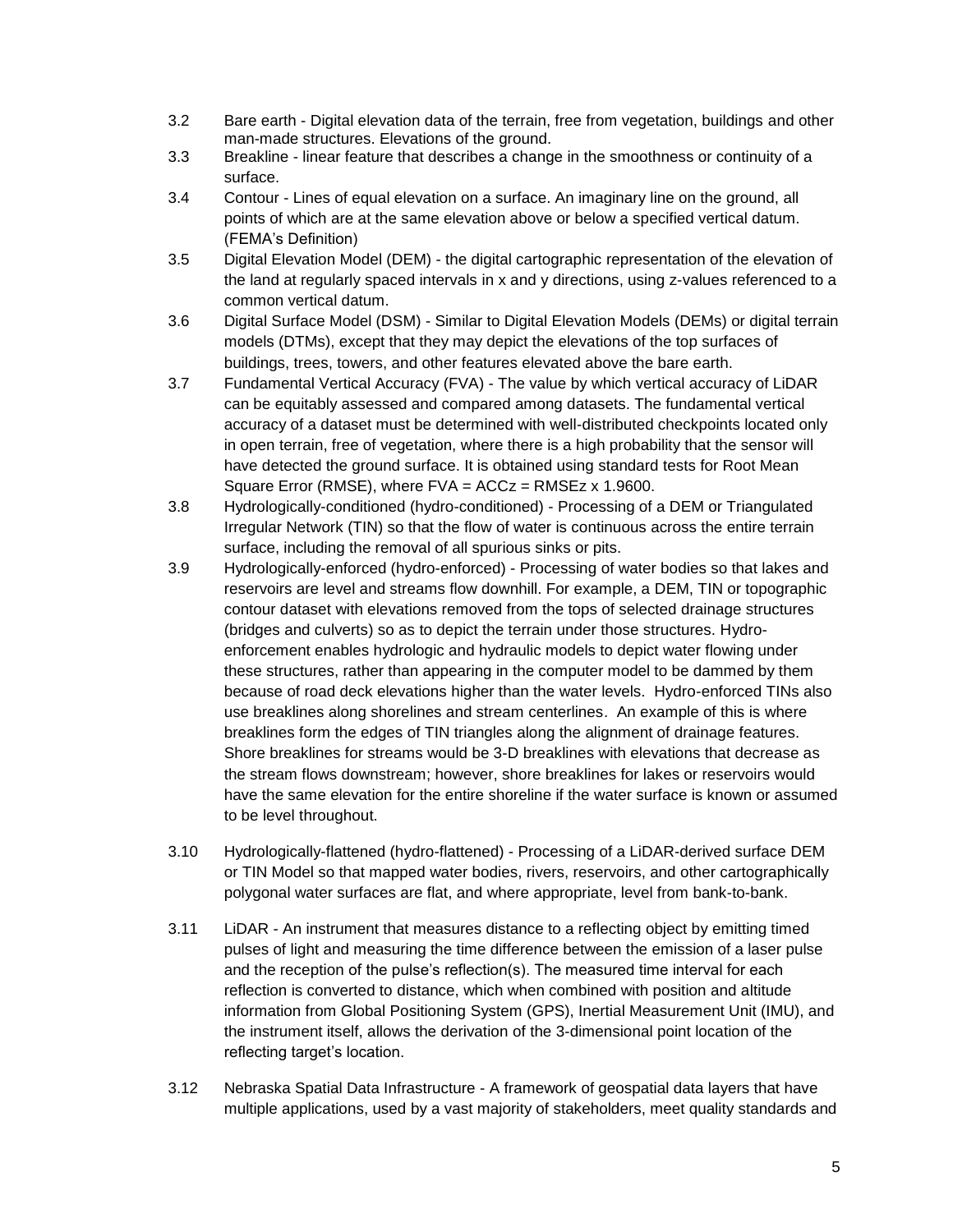have data stewards to maintain and improve the data on an ongoing basis. These layers are also consistent with the Federal National Spatial Data Infrastructure (NSDI).

- 3.13 Nominal Point Spacing (NPS) A common measure of the density of a LiDAR dataset, it is the typical or average lateral distance between points in a LiDAR dataset, most often expressed in meters. Often it is simply calculated as the square root of the average area per point. This value is predicted in mission planning and empirically calculated from the collected data. In high-density collections (<1 meter NPS), this may be directly expressed as Points per Square Meter (PPSM). PPSM = 1/NPS $^2$ .
- 3.14 Points In the context for elevation, points are geospatial objects that represent spot elevations of randomly intersected features. Attributes are X, Y, and Z coordinates at a minimum, but may also include pulse number, return number, intensity, flight line number, scan angle, GPS time and feature class.

#### **4.0 Applicability**

4.1 State Government Agencies

State agencies that are involved in the acquisition of elevation data are required to comply with the standards as described in Section 1.

4.2 State Funded Entities

Entities that are not state agencies but receive direct or indirect state funding for acquisition of elevation data are also required to comply with the standards as described in Section 1.

4.3 Other

Other entities, such as local government agencies (e.g. County Offices, Natural Resources Districts, municipalities) involved in the acquisition of elevation data are required to comply with the standards as described in Section 1.

#### **5.0 Responsibility**

5.1 NITC

The NITC shall be responsible for adopting minimum technical standards, guidelines, and architectures upon recommendation by the technical panel. Neb. Rev. Stat. § 86-516(6)

5.2 State Agencies

The OCIO GIS Shared Services will be responsible for assuring that metadata is completed and the data is registered and available for distribution through NebraskaMAP.

#### 5.3 Granting Agencies and Entities

State granting or fund disbursement entities or agencies will be responsible for ensuring that these standards are included in requirements and regulations related to fund disbursements as they relate to LiDAR acquisition.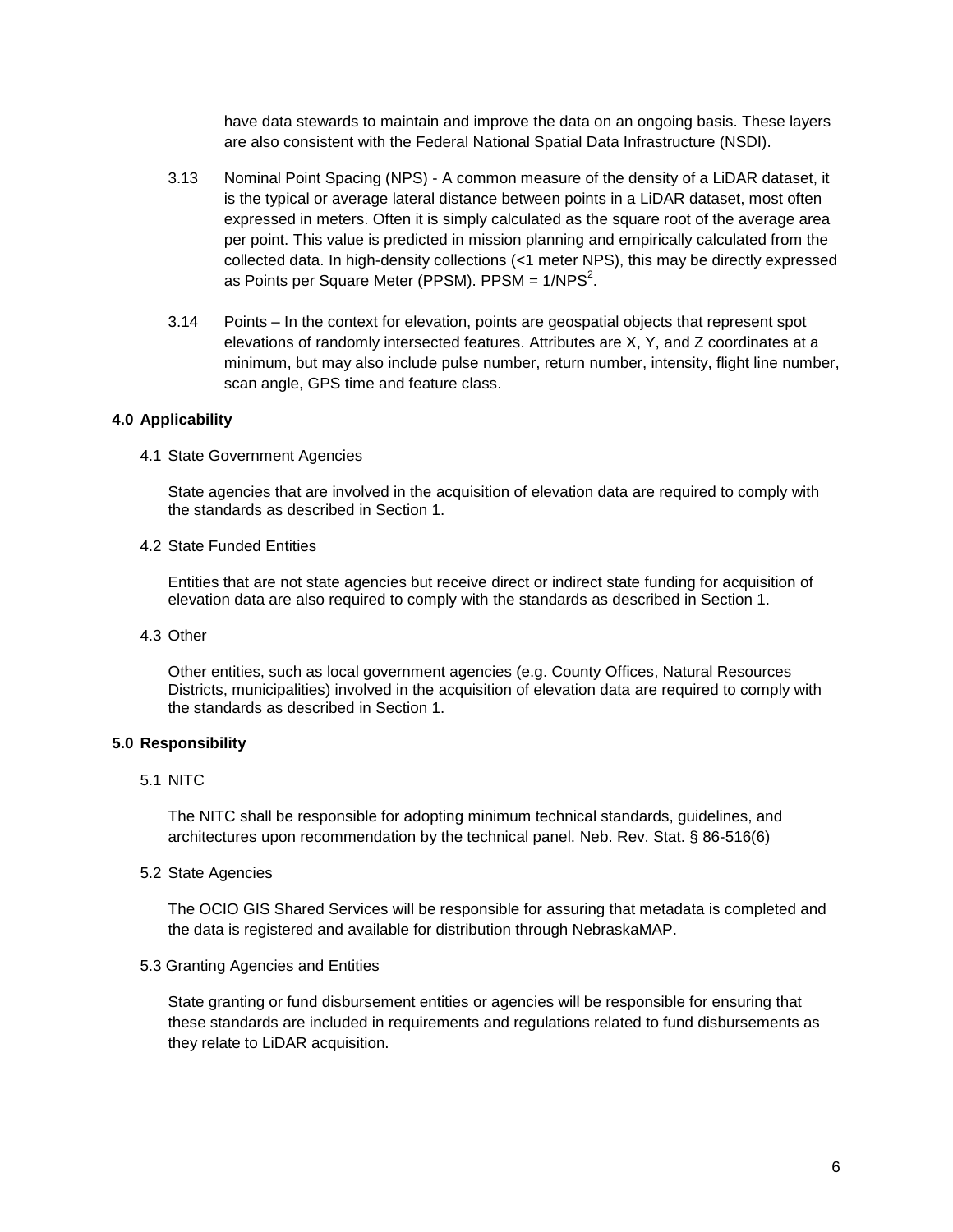### 5.4 Other

Local government agencies will be responsible for ensuring that these standards are included in requirements and regulations related to fund disbursements as they relate to LiDAR acquisition.

### **6.0 Authority**

6.1 NITC GIS Council

According to Neb. Rev. Stat. § 86-572(2), the GIS Council shall: Establish guidelines and policies for statewide Geographic Information Systems operations and management (a) The acquisition, development, maintenance, quality assurance such as standards, access, ownership, cost recovery, and priorities of data bases; (b) The compatibility, acquisition, and communications of hardware and software; (c) The assessment of needs, identification of scope, setting of standards, and determination of an appropriate enforcement mechanism; (d) The fostering of training programs and promoting education and information about the Geographic Information Systems; and (e) The promoting of the Geographic Information Systems development in the State of Nebraska and providing or coordinating additional support to address Geographic Information Systems issues as such issues arise.

### **7.0 Related Documents**

- 7.1 United State Geological Survey (USGS) National Geospatial Program (NGP) LiDAR Base Specification Version 1.0:<http://pubs.usgs.gov/tm/11b4/>
- 7.2 American Society for Photogrammetry and Remote Sensing (ASPRS) LAS Specification Version 1.4. November 2011.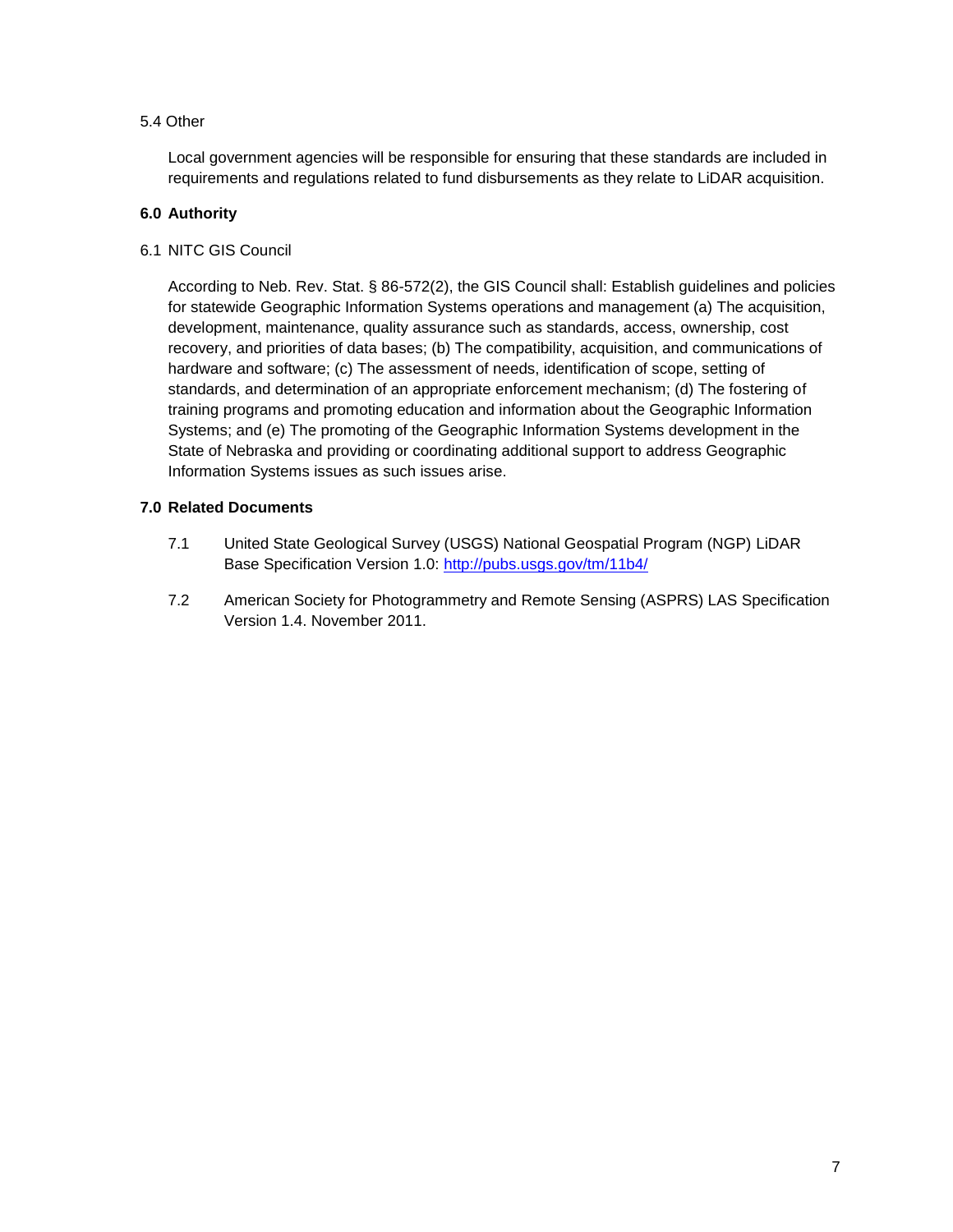### **8.0 Appendices**

8.1 Nebraska LiDAR Base Specifications

The following is an adaptation of the LiDAR Base Specification Version 1.0 specific to Nebraska LiDAR acquisitions. Specific differences between the LiDAR Base Specification Version 1.0 and Nebraska specifications include:

### **Collection**

- Nebraska requires a NPS of 1.4 meters or less.
- Nebraska projects typically collect LiDAR points at 1 of 2 Nominal Pulse Spacings, 0.7 and 1.4 meters. Each has specific accuracy requirements.

### **Data Processing and Handling**

- Preferred CRS is Nebraska State Plane, NAD83, Feet, NAVD88, Feet
- Nebraska does not require Hydro-Flattening of DEMs

### **Deliverables**

- Recommends 2 DEMs,
	- o Bare-Earth topographic DEM (Required. Hydro-flattening not required)
	- o Bare-Earth Hydro-conditioned DEM (Optional)

### **Collection**

### **Multiple Discrete Returns**

Data collection must be capable of at least three returns per pulse. Full waveform collection is acceptable.

### **Intensity Values**

Intensity values are required for each return. The values are to be recorded in the .las files in their native radiometric resolution.

### **Nominal Pulse Spacing (NPS)**

An NPS of **1.4** meters or less is required. Assessment of the NPS will be made against single swath, first-return only data, located within the geometrically usable center portion (typically 90 percent) of each swath, acceptable data voids excluded. NPS will be calculated as the square root of the average area per point. Average along-track and cross-track point spacing should be comparable (within 10 percent).

In general, the target NPS for a project should not be achieved through swath overlap or multiple passes. Such collection techniques may be permitted with prior approval.

### **Data Voids**

Data voids within a single swath are not acceptable, except in the following circumstances:

- Where caused by water bodies.
- Where caused by areas of low near infra-red (NIR) reflectivity such as asphalt or composition roofing, or
- Where appropriately filled-in by another swath.

### **Spatial Distribution**

The spatial distribution of geometrically usable points is expected to be uniform. Although it is understood that LiDAR instruments do not produce regularly gridded points, collections should be planned and executed to produce a first-return point cloud that approaches a regular lattice of points, rather than a collection of widely spaced high density profiles of the terrain. The uniformity of the point density throughout the dataset is important and will be assessed using the following steps:

• Generating a density grid from the data with cell sizes equal to the design NPS times 2, using a radius equal to the design NPS.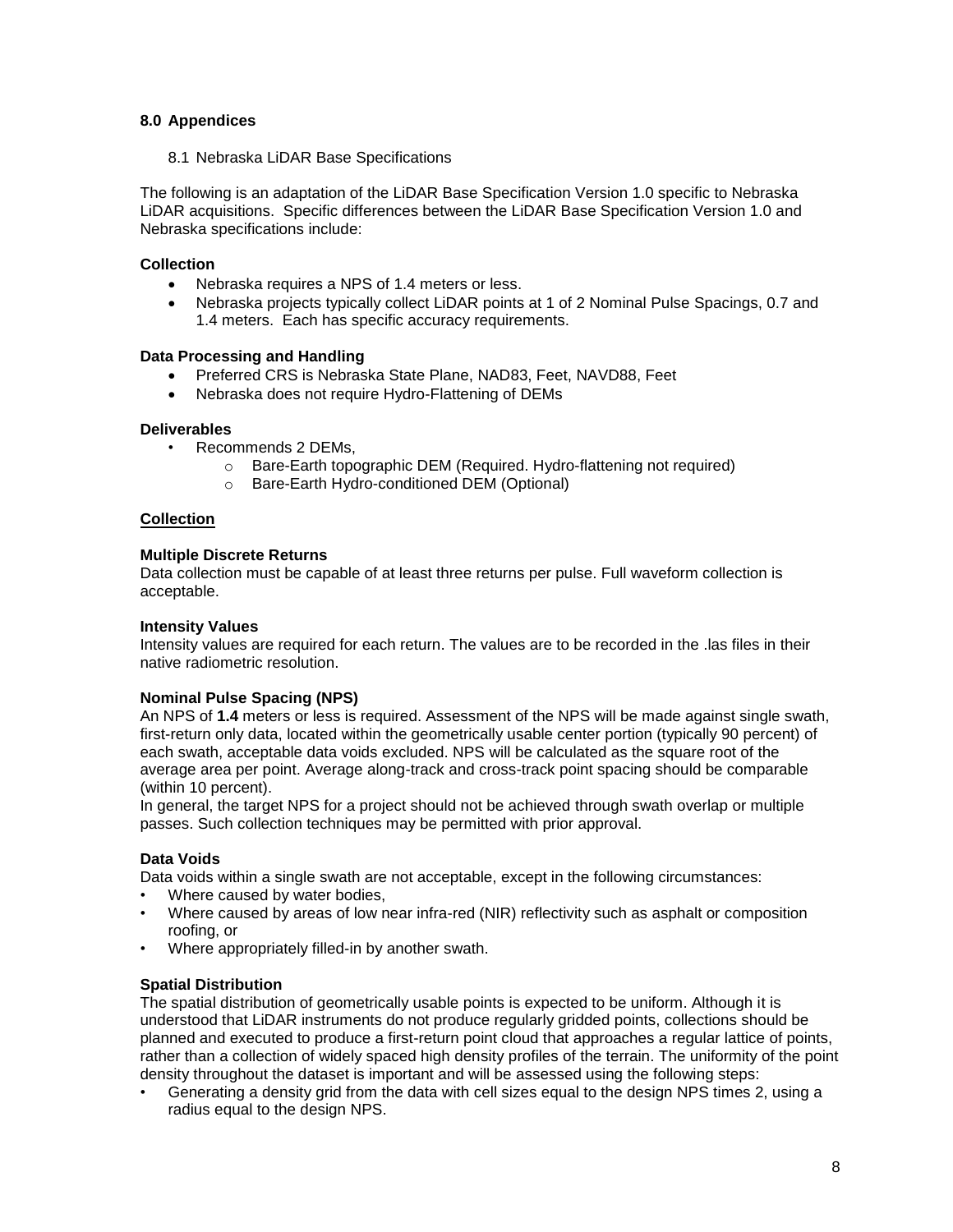- Ensuring at least 90 percent of the cells in the grid contain at least one LiDAR point.
- The assessment is to be made against individual (single) swaths, using only the first-return points located within the geometrically usable center portion (typically 90 percent) of each swath.
- Excluding acceptable data voids previously identified in this specification.

Note: This requirement may be relaxed in areas of substantial relief where it is impractical to maintain a consistent and uniform distribution.

Note: The process described in this section relates only to the uniformity of the point distribution. It in no way relates to, nor can it be used for the assessment of point density or NPS.

### **Scan Angle**

Scan angle will support horizontal and vertical accuracy within the requirements as specified in the next two sections. Note: This requirement primarily is applicable to oscillating mirror LiDAR systems. Other instrument technologies may be exempt from this requirement.

### **Vertical Accuracy**

Vertical accuracy of the LiDAR data will be assessed and reported in accordance with the guidelines developed by the National Digital Elevation Program (NDEP) and subsequently adopted by the American Society for Photogrammetry and Remote Sensing (ASPRS). Complete definitions for vertical accuracy assessments are in Section 1.5 of the NDEP Elevation Guidelines (NDEP, 2004). The minimum vertical accuracy requirement for the unclassified LiDAR point cloud, using the NDEP/ASPRS methodology, is listed below:

- Fundamental Vertical Accuracy (FVA) <= 24.5 centimeters (cm) Accuracyz (ACCz), 95 percent (12.5 cm Root Mean Square Error (RMSE)z).
- The minimum vertical accuracy requirements for the derived DEM, using the NDEP/ASPRS methodology are listed below:
- Fundamental Vertical Accuracy (FVA)  $\leq$  24.5 cm ACCz, 95 percent (12.5cm RMSEz);
- Consolidated Vertical Accuracy (CVA)  $\leq$  36.3cm, 95th percentile, and
- Supplemental Vertical Accuracy (SVA) <= 36.3 cm, 95th percentile.
- The minimum vertical accuracy requirement for the unclassified LiDAR point cloud for LIDAR collected at 0,7 m NPS, using the NDEP/ASPRS methodology, is listed below:
- Fundamental Vertical Accuracy (FVA) <= 18.5 centimeters (cm) Accuracyz (ACCz), 95 percent (9.25 cm Root Mean Square Error (RMSE)z).
- The minimum vertical accuracy requirements for the derived DEM, using the NDEP/ASPRS methodology are listed below:
- Fundamental Vertical Accuracy (FVA) <= 18.5 cm ACCz, 95 percent (9.255cm RMSEz);
- Consolidated Vertical Accuracy (CVA) <= 27.7 cm, 95th percentile, and
- Supplemental Vertical Accuracy (SVA) <= 27.7 cm, 95th percentile**.**

Point cloud data accuracy is to be tested against a Triangulated Irregular Network (TIN) constructed from LiDAR points in clear and open areas. A clear and open area can be characterized with respect to topographic and ground cover variation such that a minimum of 5 times the NPS exists with less than 1/3 of the RMSEz deviation from a low-slope plane. Slopes that exceed 10 percent should be avoided. Ground that has been plowed or otherwise disturbed is not acceptable. All tested locations should be photographed showing the position of the tripod and the surrounding area ground condition.

Each land cover type representing 10 percent or more of the total project area must be tested and reported with an SVA.

In areas where a land cover category is something other than forested or dense urban, the tested point should not have any obstructions 45 degrees above the horizon to ensure a sufficient TIN surface. Additionally, tested areas should not be in proximity to low NIR reflective surfaces such as asphalt or composition roofing materials.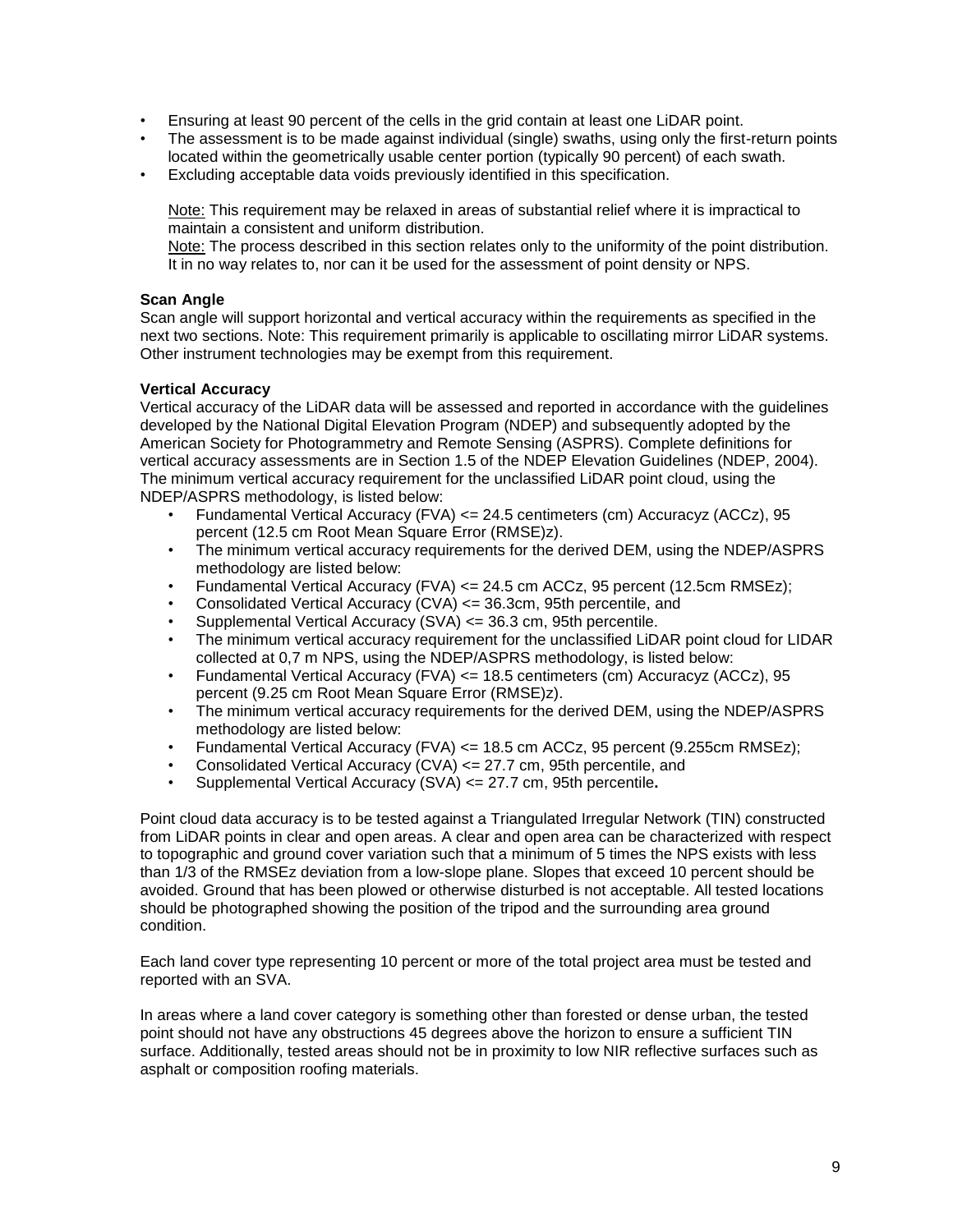The SVA value is provided as a target. It is understood that in areas of dense vegetation, swamps, or extremely difficult terrain, this value may be exceeded.

The CVA value is a requirement that must be met, regardless of any allowed "busts" in the SVA(s) for individual land cover types within the project.

Checkpoints for each assessment (FVA, CVA, and all SVAs) are required to be well-distributed throughout the land cover type, for the entire project area. See Glossary for definition of welldistributed.

Exceptions: These requirements may be relaxed in cases:

- Where there exists a demonstrable and substantial increase in cost to obtain this accuracy.
- Where an alternate specification is needed to conform to previously contracted phases of a single larger overall collection effort, for example, multi-year statewide collections.
- Where the USGS agrees that it is reasonable and in the best interest of all stakeholders to use an alternate specification.

#### **Relative Accuracy**

The requirements for relative accuracy are listed below:

- Within individual swaths:  $\leq$  7 cm RMSEz
- Within overlap between adjacent swaths: <=10 cm RMSEz

#### **Flightline Overlap**

Flightline overlap of 10 percent or greater is required to ensure there are no data gaps between the usable portions of the swaths. Collections in high relief terrain are expected to require greater overlap. Any data with gaps between the geometrically usable portions of the swaths will be rejected.

#### **Collection Area**

- Data collection for the Defined Project Area, buffered by a minimum of 100 meters, is required. The buffered boundary is the Buffered Project Area.
- In order that all products are consistent to the edge of the Defined Project Area, all products must be generated to the limit of the Buffered Project Area. Since these areas are being generated, they shall also be delivered.

#### **Collection Conditions**

- Atmospheric conditions must be cloud and fog-free between the aircraft and ground during all collection operations.
- Ground conditions must be snow free. Very light, undrifted snow may be acceptable in special cases, with prior approval.
- Water conditions must be free of any unusual flooding or inundation, except in cases where the goal of the collection is to map the inundation.
- Leaf-off vegetation conditions are preferred, however, as numerous factors beyond human control may affect the vegetative condition at the time of any collection, the USGS NGP only requires that penetration to the ground must be adequate to produce an accurate and reliable bare-earth surface suitable for incorporation into the 1/9 (3-meter) NED. Collections for specific scientific research projects may be exempted from this requirement, with prior approval.

#### **Data Processing and Handling**

#### **ASPRS LAS File Format**

All processing should be carried out with the understanding that all point deliverables are required to be in fully compliant LAS format, either v1.2 or v1.3. The version selected must be used for all LAS deliverables in the project. Data producers are encouraged to review the LAS specification in detail (ASPRS, 2011).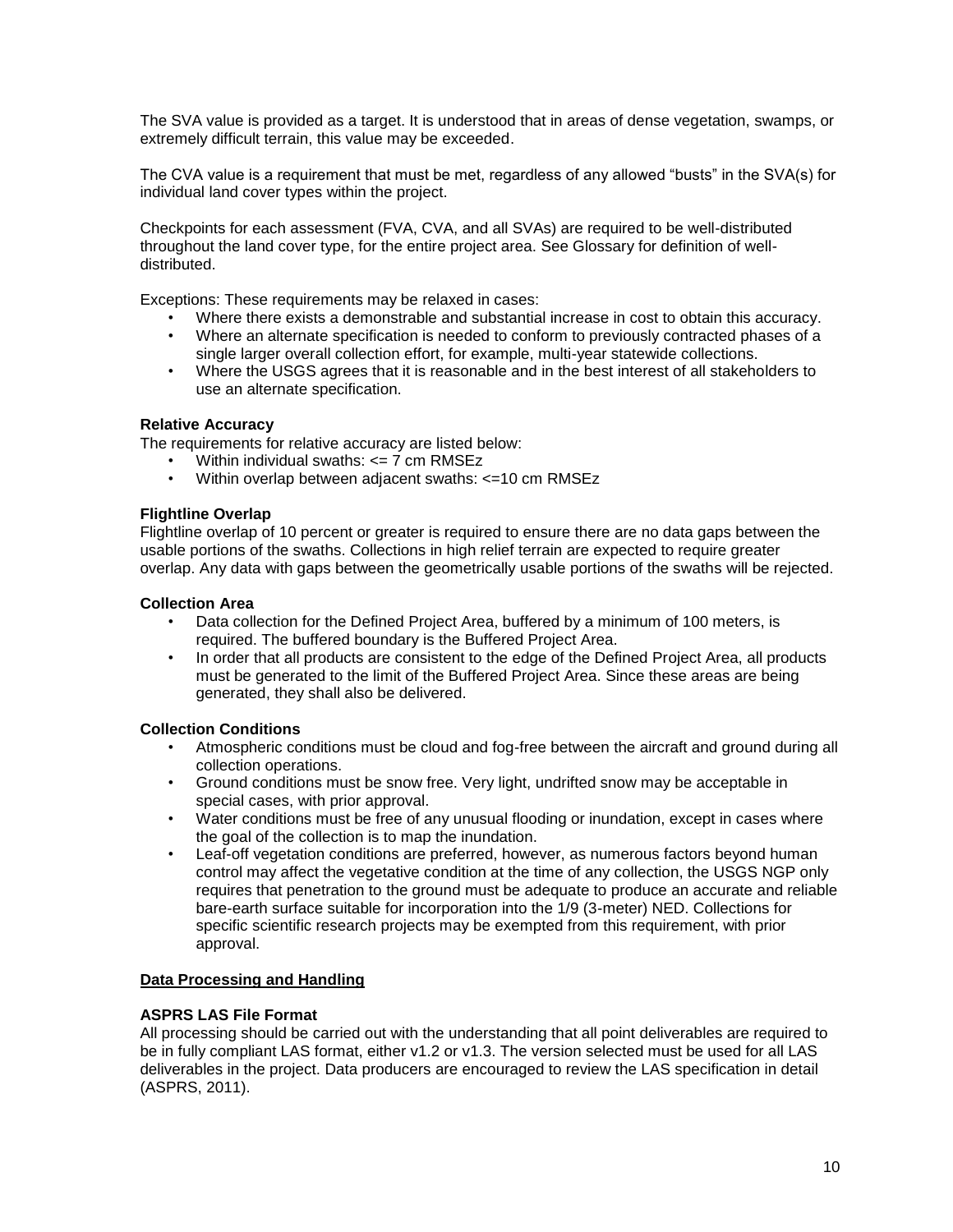### **Full Waveform**

If full waveform data are collected, delivery of the waveform packets is required. LAS v1.3 deliverables with waveform data are to use external auxiliary files with the extension .wdp for the storage of waveform packet data. See the LAS v1.3 Specification for additional information (ASPRS, 2011).

### **Global Positioning System (GPS) Times**

GPS times are to be recorded as Adjusted GPS Time, at a precision sufficient to allow unique timestamps for each pulse.

Adjusted GPS Time is defined to be Standard (or satellite) GPS time minus 1x10<sup>9</sup>. See the LAS v1.4 Specification for more detail (ASPRS, 2011).

#### **Datums**

All data collected must be tied to the datums listed below:

- Horizontal datum reference to the North American Datum of 1983/HARN adjustment (NAD83 HARN) is required.
- Vertical datum reference to the North American Vertical Datum of 1988 (NAVD 88) is required.
- The most recent National Geodetic Survey (NGS)-approved geoid model is required to perform conversions from ellipsoidal heights to orthometric heights.

#### **Coordinate Reference System**

- The Nebraska preferred Coordinate Reference System for projects conducted within the state is Nebraska State Plane, NAD83 HARN, Feet; NAVD88, Feet.
- The USGS preferred Coordinate Reference System for the Conterminous United States (CONUS) is Universal Transverse Mercator UTM, NAD83 HARN, Meters; NAVD88, Meters and this Coordinate Reference System may be used. Each discrete project is to be processed using the single predominant UTM zone for the overall collection area.

#### **Units of Reference**

All references to the unit of measure "Feet" and "Foot" must specify "International", "Intl", "U.S. Survey", or "US".

#### **Swath Identification**

Each swath will be assigned a unique File Source ID. It is required that the Point Source ID field for each point within each LAS swath file be set equal to the File Source ID before any processing of the data. See the LAS v1.3 Specification (ASPRS, 2011).

#### **Point Families**

Point families (multiple return "children" of a single "parent" pulse) shall be maintained intact through all processing before tiling. Multiple returns from a given pulse will be stored in sequential (collected) order.

#### **Swath Size and Segmentation**

Swath files will be 2 gigabytes (GB) in size or less. Long swaths (those which result in a LAS file larger than 2 GB) will be split into segments no greater than 2 GB each.

- Each sub-swath will retain the original File Source ID of the original complete swath.
- Points within each sub-swath will retain the Point Source ID of the original complete swath.
- Each sub-swath file will be named identically to the original complete swath, with the addition of an ordered alphabetic suffix to the name ("-a", "-b" … "-n"). The order of the named subswaths shall be consistent with the collection order of the points ("-a" will be the chronological beginning of the swath; "-n" will be the chronological end of the swath).
- Point families shall be maintained intact within each sub-swath.
- Sub-swaths should be broken at the edge of the scan line.
- Other swath segmentation approaches may be acceptable, with prior approval.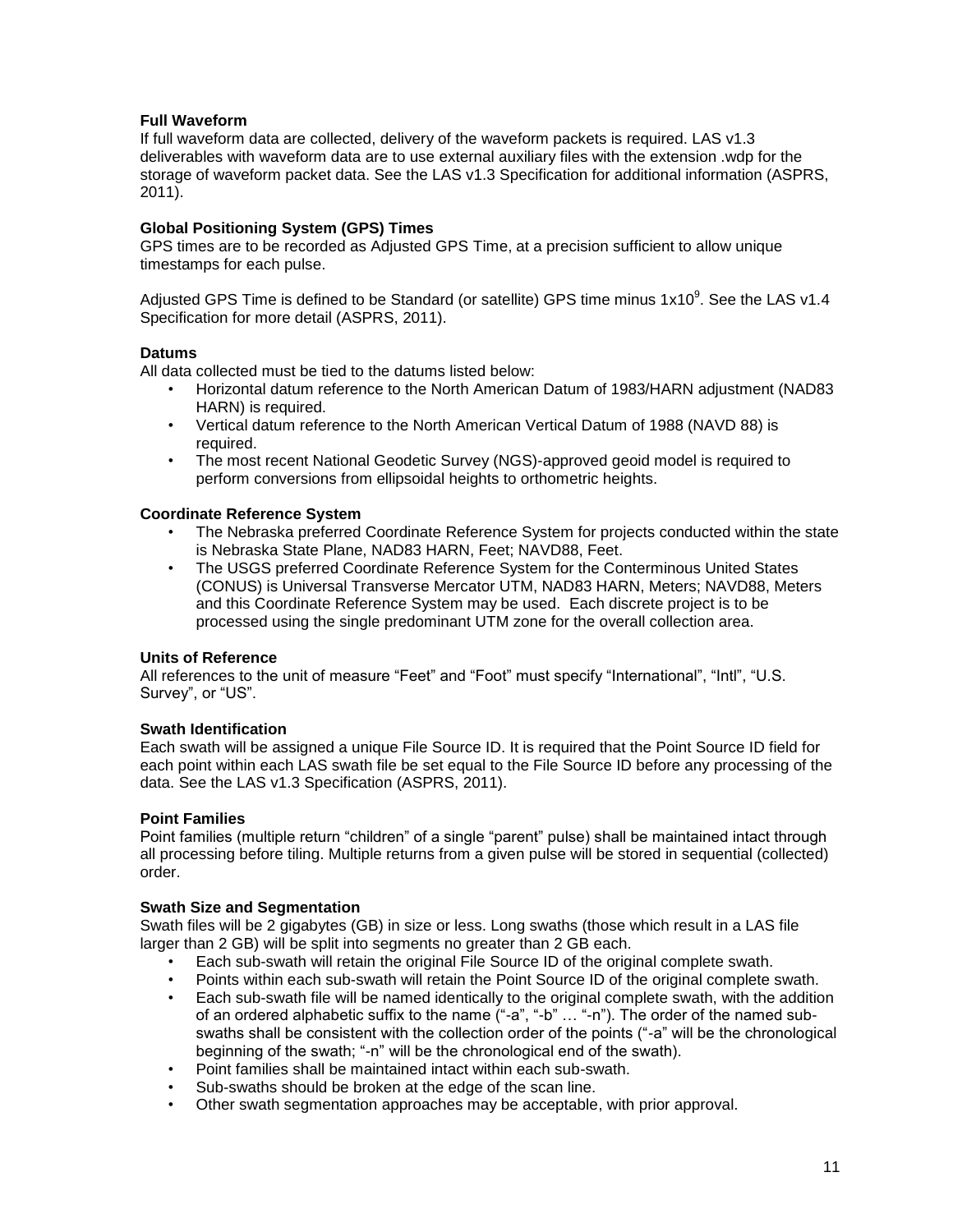### **Scope of Collection**

- All collected swaths are to be delivered as part of the Raw Data Deliverable. This includes calibration swaths and crossties.
- This in no way requires or implies that calibration swath data are to be included in product generation. All collected points are to be delivered. No points are to be deleted from the swath LAS files. Excepted from this are extraneous data outside of the buffered project area (aircraft turns, transit between the collection area and airport, transit between fill-in areas, and the like).
- These points may be permanently removed. Busted swaths that are being completely discarded by the vendor and re-flown do not need to be delivered.

#### **Use of the LAS Withheld Flag**

- Outliers, blunders, noise points, geometrically unreliable points near the extreme edge of the swath, and other points the vendor deems unusable are to be identified using the Withheld flag, as defined in the LAS specification.
- This applies primarily to points that are identified during pre-processing or through automated post-processing routines.
- If processing software is not capable of populating the Withheld bit, these points may be identified using Class=11.
- Noise points subsequently identified during manual Classification and Quality Assurance/Quality Control (QA/QC) may be assigned the standard LAS classification value for Noise (Class=7), regardless of whether the noise is "low" or "high" relative to the ground surface.

### **Point Classification**

- ALL points not identified as Withheld are to be classified.
- No points in the Classified LAS deliverable will be assigned Class=0.
- Use of the ASPRS/LAS Overlap classification (Class=12) is prohibited.
- If overlap points are required to be differentiated by the data producer or cooperating partner, they must be identified using a method that does not interfere with their classification:
- Overlap points are tagged using Bit:0 of the User Data byte, as defined in the LAS specification. (SET=Overlap).
- Overlap points are classified using the Standard Class values + 16.
- Other techniques as agreed upon in advance.

The technique used to identify overlap must be clearly described in the project metadata files. Note: A standard bit flag for identification of overlap points has been included in LAS v1.4, released on November 14, 2011.

#### **Positional Accuracy Validation**

Before classification of and development of derivative products from the point cloud, verification of the vertical accuracy of the point cloud, absolute and relative, is required. The Fundamental Vertical Accuracy (absolute) is to be assessed in clear, open areas as described in the section called Vertical Accuracy above. Swath-to-swath and within swath accuracies (relative) are to be documented. A detailed report of this validation process is a required deliverable.

#### **Classification Accuracy**

It is required that due diligence in the classification process will produce data that meet the following tests:

- Following classification processing, no non-withheld points should remain in Class 0.
- Within any 1 kilometer (km) x 1 km area, no more than 2 percent of non-withheld points will possess a demonstrably erroneous classification value.
- Points remaining in Class 1 that should be classified in any other required Class are subject to these accuracy requirements and will be counted towards the 2 percent threshold.

Note: These requirements may be relaxed to accommodate collections in areas where the USGS agrees classification to be particularly difficult.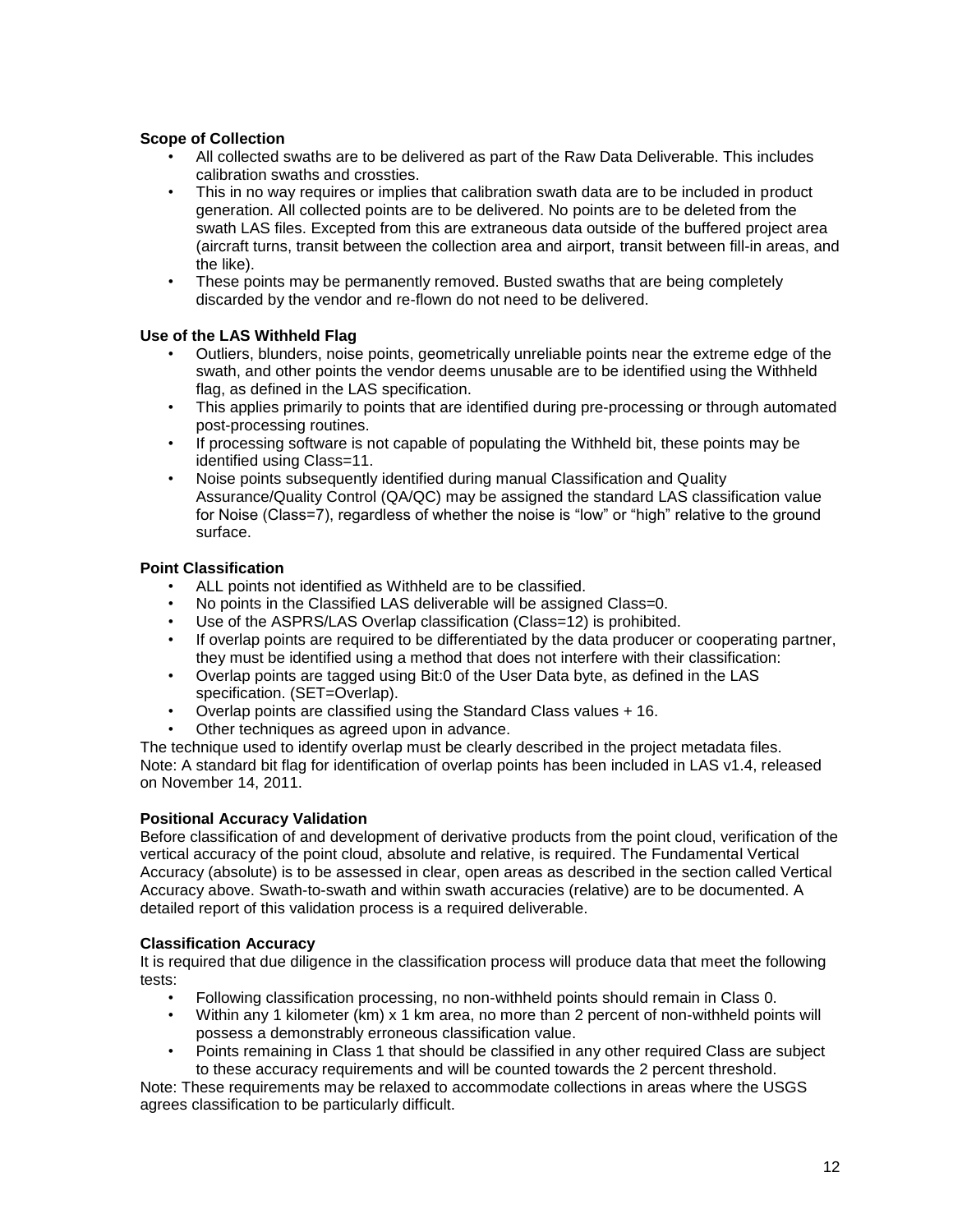### **Classification Consistency**

Point classification is to be consistent across the entire project. Noticeable variations in the character, texture, or quality of the classification between tiles, swaths, lifts, or other non-natural divisions will be cause for rejection of the entire deliverable.

#### **Tiles**

Note: This section assumes a projected coordinate reference system.

A single non-overlapped tiling scheme (the Project Tiling Scheme) will be established and agreed upon by the data producer and the USGS before collection. This scheme will be used for ALL tiled deliverables.

- Tile size is required to be an integer multiple of the cell size of raster deliverables.
- 
- Tiles are required to be sized using the same units as the coordinate system of the data.<br>• Tiles are required to be indexed in X and Y to an integer multiple of the tile's X-Y dimensity • Tiles are required to be indexed in X and Y to an integer multiple of the tile's X-Y dimensions.
- All tiled deliverables will conform to the Project Tiling Scheme, without added overlap.
- Tiled deliverables will edge-match seamlessly and without gaps.

### **Hydro-Enforcement**

Processing of mapped water bodies so that streams flow downhill. Specifically, Nebraska Digital Elevation Models (DEMs) are derived with elevations removed from the tops of selected drainage structures (bridges and culverts) so as to depict the terrain under those structures. Hydroenforcement enables hydrologic and hydraulic models to depict water flowing under these structures, rather than appearing in the computer model to be dammed by them because of road deck elevations higher than the water levels.

### **Hydro-Flattening**

Note: Hydro-Flattening is not required for any known Nebraska application and imposes a significant increase in costs. This section applies only to LiDAR acquisitions in which USGS participation covers this cost increase in its entirety.

Hydro-flattening pertains only to the creation of derived DEMs. No manipulation of or changes to originally computed LiDAR point elevations are to be made. Breaklines may be used to help classify the point data. The goal of the NGP is for the delivered DEMs to represent water bodies in a cartographically and aesthetically pleasing manner. It is not the goal of the NGP to accurately map water surface elevations within the NED. The requirements for hydro-flattening are listed below.

### **Inland Ponds and Lakes**

- 2 acres or greater surface area (approximately equal to a round pond 350 feet in diameter) at the time of collection.
- Flat and level water bodies (single elevation for every bank vertex defining a given water body).
- The entire water surface edge must be at or below the immediately surrounding terrain. The presence of floating water bodies will be cause for rejection of the deliverable.
- Long impoundments such as reservoirs, inlets, and fjords, whose water surface elevations drop when moving downstream, are required to be treated as rivers.

### **Inland Streams and Rivers**

- 100 feet nominal width: This should not unnecessarily break a stream or river into multiple segments. At times it may squeeze slightly below 100 feet for short segments. Data producers should use their best professional cartographic judgment.
- Flat and level bank-to-bank (perpendicular to the apparent flow centerline); gradient to follow the immediately surrounding terrain. In cases of sharp turns of rapidly moving water, where the natural water surface is notably not level bank- to- bank, it is appropriate to represent the water surface as it exists in nature, while maintaining an aesthetic cartographic appearance.
- The entire water surface edge must be at or below the immediately surrounding terrain.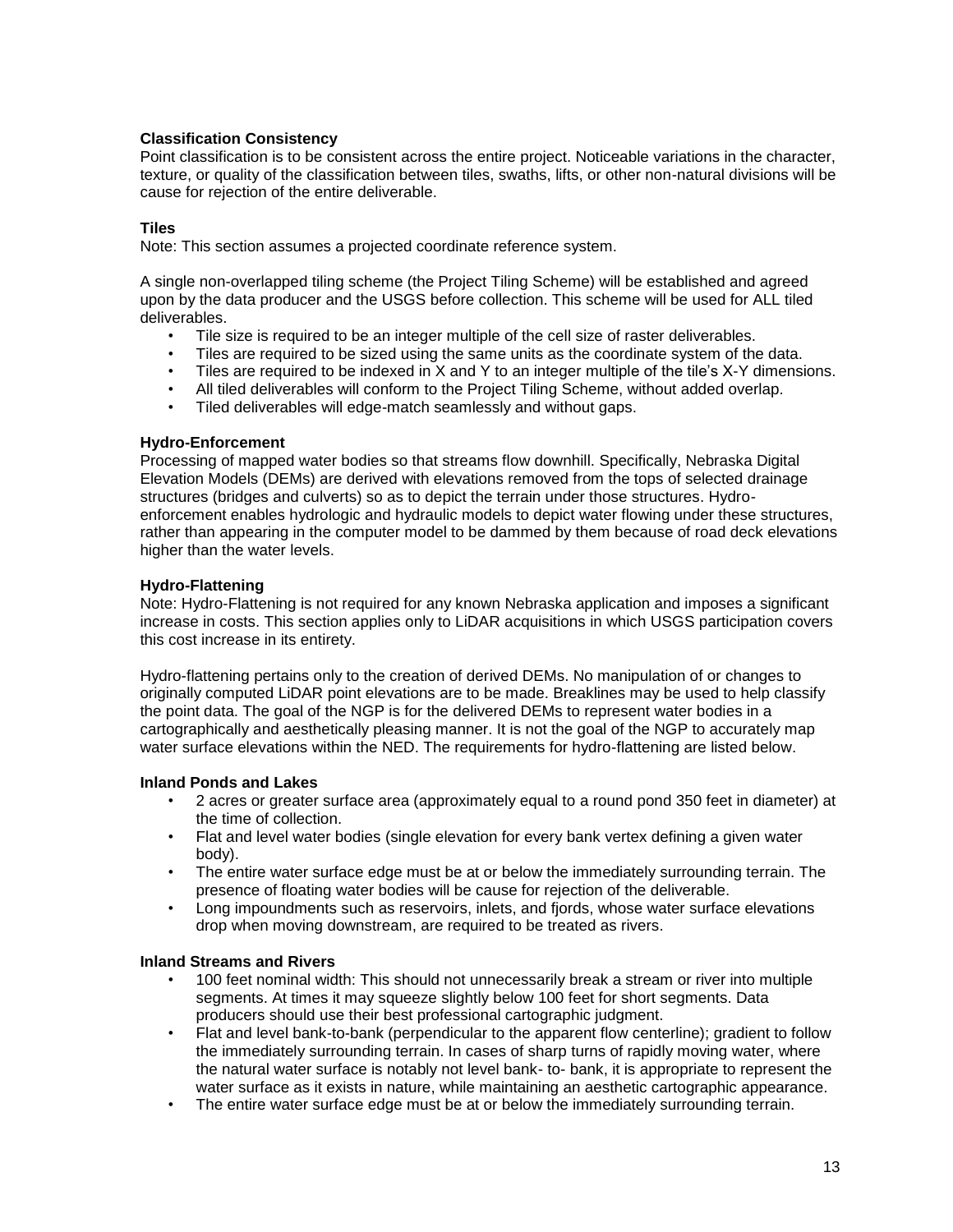- Stream channels are required to break at road crossings (culvert locations). The roadway over a culvert should be continuous.
- A culvert, regardless of size, is defined as having earth between the road surface and the top of the structure.
- Bridges are required to be removed from the DEM. Streams and rivers should be continuous at bridge locations. Bridges are defined as having an elevated deck structure that does not rest on earth.
- When the identification of a structure such as a bridge or culvert cannot be made reliably, the feature should be regarded as a culvert.

### **Non-Tidal Boundary Waters**

- Represented only as an edge or edges within the project area; collection does not include the opposing shore.
- Water surface is to be flat and level, as appropriate for the type of water body (level for lakes; gradient for rivers)
- The entire water surface edge must be at or below the immediately surrounding terrain.

#### **Tidal Waters**

- Tidal water bodies are defined as water bodies such as oceans, seas, gulfs, bays, inlets, salt marshes, large lakes, and the like. This includes any water body that is affected by tidal variations.
- Tidal variations over the course of a collection or between different collections will result in lateral and vertical discontinuities along shorelines. This is considered normal and these anomalies should be retained. The final DEM is required to represent as much ground as the collected data permits.
- Water surface is to be flat and level, to the degree allowed by the irregularities noted above.
- Scientific research projects in coastal areas often have specific requirements with regard to how tidal land-water boundaries are to be handled. For such projects, the requirements of the research will take precedence.

#### **Islands**

• Permanent islands 1 acre or larger shall be delineated within all water bodies.

#### **Single-Line Streams**

Cooperating partners may require collection and integration of single-line streams within their LiDAR projects. Although the USGS does not require these breaklines be collected or integrated, it does require that if used and incorporated into the DEMs, the following guidelines are met:

- All vertices along single-line stream breaklines are at or below the immediately surrounding terrain.
- Single-line stream breaklines are not to be used to introduce cuts into the DEM at road crossings (culverts), dams, or other such features. This is hydro-enforcement and as discussed in appendix 3 will create a non-topographic DEM that is unsuitable for integration into the NED.
- All breaklines used to modify the surface are to be delivered to the USGS with the DEMs.

#### **Deliverables**

The USGS requires unrestricted rights to all delivered data and reports, which will be placed in the public domain. This specification places no restrictions on the data provider's rights to resell data or derivative products as they see fit.

#### **Metadata**

The term "metadata" refers to all descriptive information about the project. This includes textual reports, graphics, supporting shapefiles, and Federal Geographic Data Committee (FGDC)-compliant metadata files. Metadata deliverables include the following items:

• Collection report detailing mission planning and flight logs.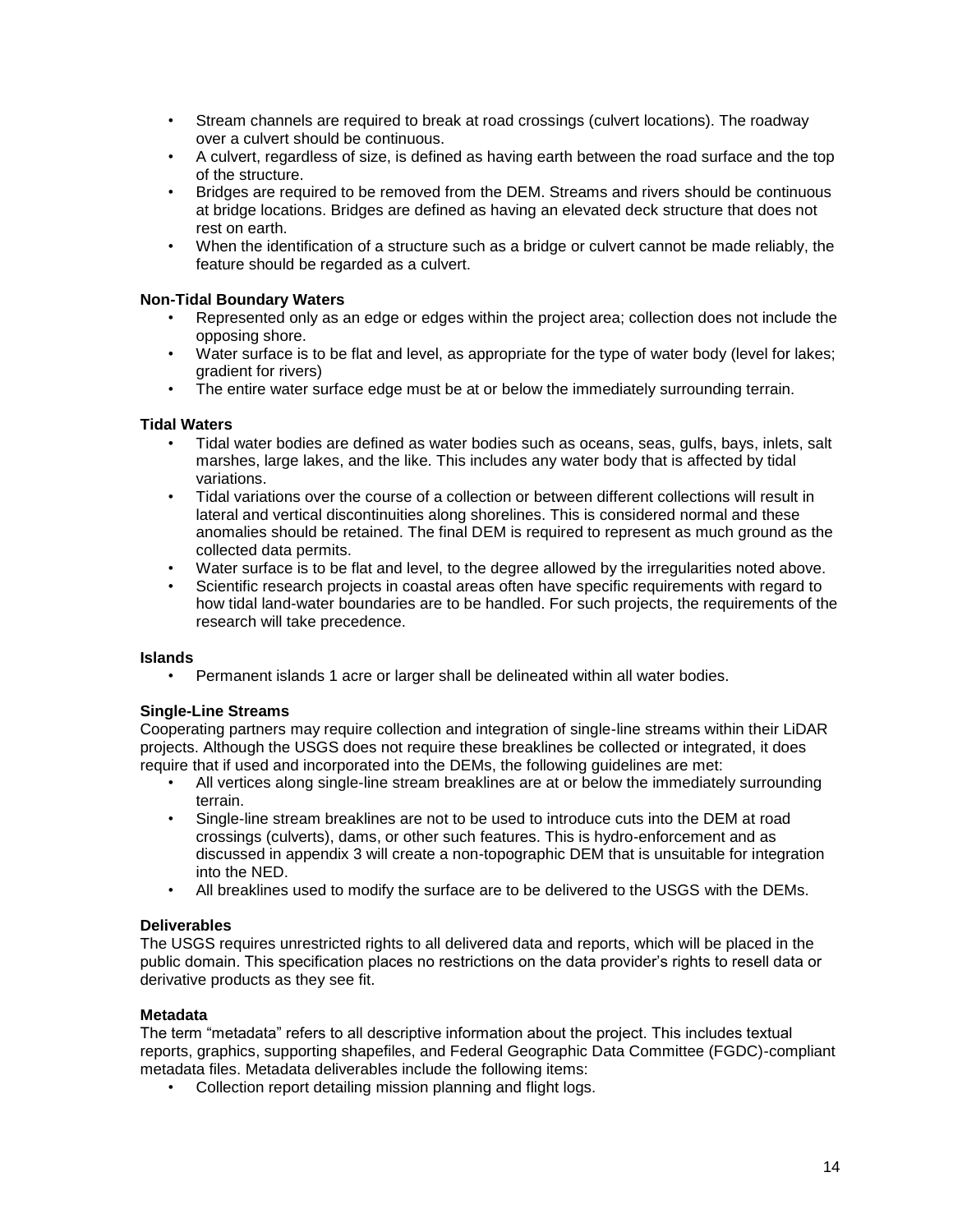- Survey report detailing the collection of control and reference points used for calibration and QA/QC.
- Processing report detailing calibration, classification, and product generation procedures including methodology used for breakline collection and hydro-flattening.
- QA/QC Reports (detailing the analysis, accuracy assessment and validation of the following:
- Point data (absolute, within swath, and between swath)
- Bare-earth surface (absolute)
- Other optional deliverables as appropriate
- Control and calibration points: All control and reference points used to calibrate, control, process, and validate the LiDAR point data or any derivative products that are to be delivered.
- Georeferenced, digital spatial representation of the precise extents of each delivered dataset. This should reflect the extents of the actual LiDAR source or derived product data, exclusive of TIN artifacts or raster NODATA areas. A union of tile boundaries or minimum bounding rectangles is not acceptable. ESRI Polygon shapefile or geodatabase is preferred.
- Product metadata [FGDC compliant, eXtensible Markup Language (XML) format metadata]. Metadata files for individual files are not required. One XML file is required for the following examples:
- The Overall Project: Describing the project boundary, the intent of the project, the types of data collected as part of the project, the various deliverables for the project, and other project-wide information.
- Each Lift: Describing the extents of the lift, the swaths included in the lift, locations of GPS base stations and control for the lift, preprocessing and calibration details for the lift, adjustment and fitting processes applied to the lift in relation to other lifts, and other liftspecific information.
- Each tiled deliverable product group:
- Classified point data
- Bare-earth DEMs
- Breaklines (if used)
- Other datasets delivered under the contract (Digital Surface Models (DSM), intensity images, height surfaces, and others)
- FGDC compliant metadata must pass the USGS metadata parser (mp) with no errors.

# **Raw Point Cloud**

Delivery of the raw point cloud is a standard requirement for USGS NGP LiDAR projects. Raw point cloud deliverables include the following items:

- All swaths, returns, and collected points, fully calibrated and adjusted to ground, by swath.
- Fully compliant LAS v1.2 or v1.3, Point Data Record Format 1, 3, 4, or 5.
- LAS v1.3 deliverables with waveform data are to use external auxiliary files with the extension .wdp for the storage of waveform packet data. See the LAS v1.3 Specification for additional information.
- Correct and properly formatted georeference information must be included in all LAS file headers.
- GPS times are to be recorded as Adjusted GPS Time, at a precision sufficient to allow unique timestamps for each pulse.
- Intensity values (native radiometric resolution).
- One file per swath, one swath per file, file size not to exceed 2 GB, as described under the section called Swath Size and Segmentation above.
- Vertical accuracy of the LiDAR point data will be assessed and reported in accordance with the guidelines developed by the NDEP and subsequently adopted by the ASPRS. The complete guidelines on vertical accuracy are in Section 1.5 of the NDEP Guidelines (NDEP, 2004).
- Vertical accuracy requirements using the NDEP/ASPRS methodology for the point cloud are FVA $\epsilon$  = 24.5 cm ACCz, 95-percent confidence level (12.5 cm RMSEz) or, 18.5 cm ACC<sub>z</sub> 95percent confidence level (9.25cm RMSEz) for LiDAR collected at 0.7m NPS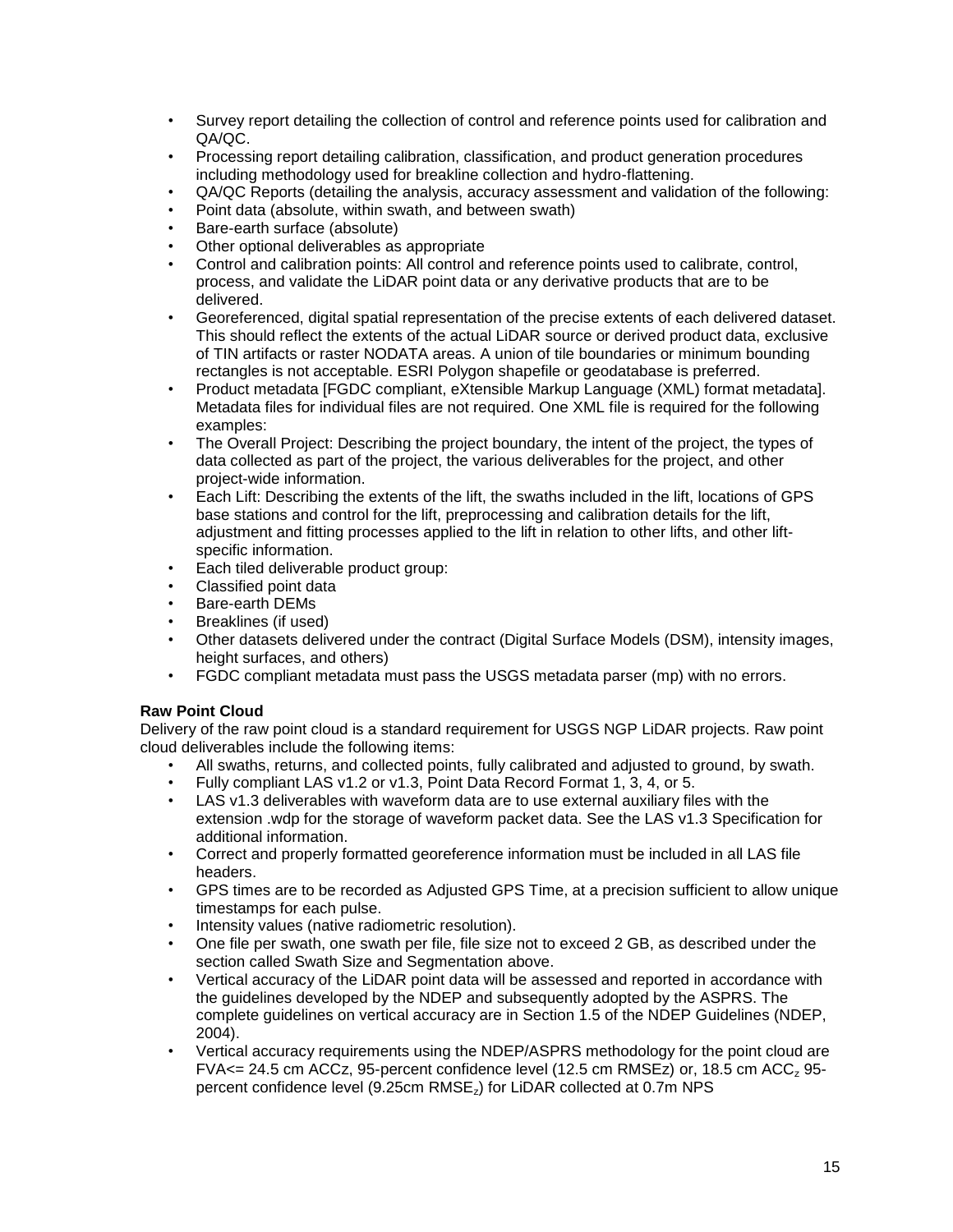# **Classified Point Cloud**

Delivery of a classified point cloud is a standard requirement for USGS NGP LiDAR projects. Specific scientific research projects may be exempted from this requirement. Classified point cloud deliverables include the following items:

- All project swaths, returns, and collected points, fully calibrated, adjusted to ground, and classified, by tiles. Project swaths exclude calibration swaths, cross-ties, and other swaths not used, or intended to be used, in product generation.
- Fully compliant LAS v1.2 or v1.3, Point Data Record Format 1, 3, 4, or 5.
- LAS v1.3 deliverables with waveform data are to use external auxiliary files with the extension .wdp for the storage of waveform packet data. See the LAS v1.3 Specification for additional information.
- Correct and properly formatted georeference information must be included in all LAS file headers.
- GPS times are to be recorded as Adjusted GPS Time, at a precision sufficient to allow unique timestamps for each pulse.
- Intensity values (native radiometric resolution).
- Tiled delivery, without overlap, using Project Tiling Scheme.
- Classification Scheme (minimum) as listed in table 1.

## **Bare-Earth Surface (Raster DEM)**

Delivery of a bare-earth DEM is a standard requirement for USGS NGP and Nebraska LiDAR projects. Specific scientific research projects may be exempted from this requirement. Bare-earth surface deliverables include the following items:

- Bare-earth DEM, generated to the limits of the Buffered Project Area.
- Cell size no greater than 2 meters or 6 feet, and no less than the design Nominal Pulse Spacing (NPS).
- Delivery in an industry-standard, GIS-compatible, 32-bit floating point raster format (ERDAS .IMG preferred).
- Delivery of a hydro-enforced, bare-earth DEM is a requirement for Nebraska LiDAR projects. Bare-earth surface deliverables include the following items:
- Bare-earth DEM, generated to the limits of the Buffered Project Area.
- Cell size no greater than 2 meters or 6 feet, and no less than the design Nominal Pulse Spacing (NPS).
- Delivery in an industry-standard, GIS-compatible, 32-bit floating point raster format (ERDAS .IMG preferred).

**Table 1.** Minimum Classified Point Cloud Classification Scheme.

### **Code Description**

1 Processed, but unclassified

2 Bare-earth ground

7a Noise (low or high; manually identified; if needed)

9 Water

10b Ignored Ground (Breakline proximity)

11 Withheld (if the Withheld bit is not implemented in processing software)

- a. Class 7, Noise, is included as an adjunct to the Withheld bit. All noise points are to be identified using one of these two methods.
- b. Class 10, Ignored Ground, is for points previously classified as bare-earth but whose proximity to a subsequently added breakline requires that it be excluded during Digital Elevation Model (DEM) generation.
	- Georeference information shall be included in each raster file.
	- Tiled delivery, without overlap.
	- DEM tiles will show no edge artifacts or mismatch. A quilted appearance in the overall project DEM surface, whether caused by differences in processing quality or character between tiles, swaths, lifts, or other non-natural divisions, will be cause for rejection of the entire deliverable.